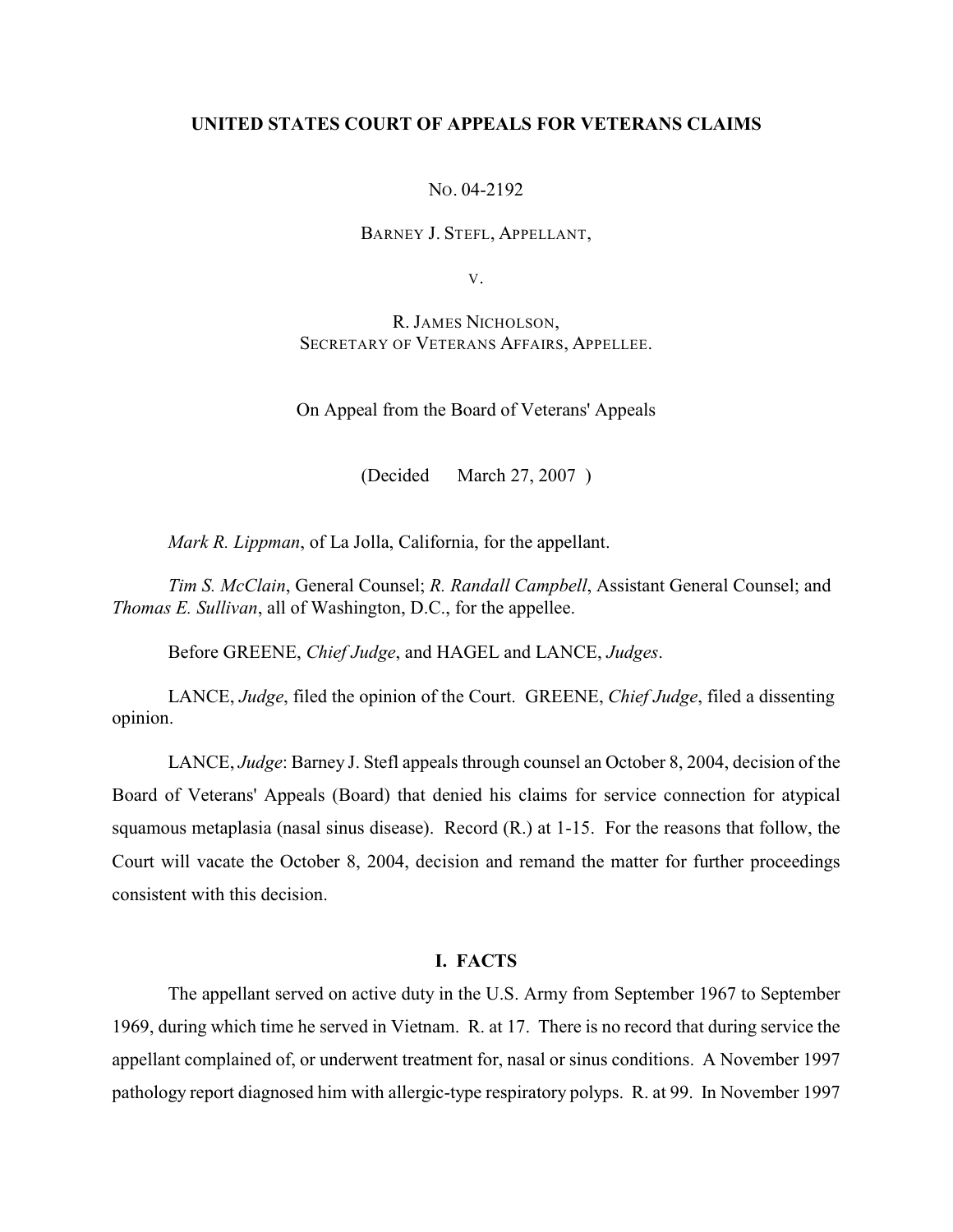and January 1998, he underwent surgery to excise intranasal polyps and ethmoid sinus tissue. R. at 96-102. In March 1998, the appellant filed a claim for service connection for nasal sinus disease based on exposure to herbicide agents or tobacco use that began during service. R. at 104, 113. The appellant's condition is not one presumptively caused by exposure to herbicide agents under 38 C.F.R. § 3.309(3) (2006). Appellant's Brief (Br.) at 5. The New York, New York, VA regional office (RO) denied his claim in March 1998. The RO noted that "VA has determined that presumption of service connection based on exposure to herbicides used in Vietnam is not warranted for any conditions other than those for which VA has found a positive association between the condition and such exposure." R. at 107-09. The RO then went on to find: "There is no basis in the available evidence of record to establish service connection for nasal sinus disease due to exposure to herbicides." *Id*. In September 1998, the RO denied service connection as secondary to tobacco use. R. at 126-27. On January 4, 2000, Frank L. Staro, M.D., wrote a letter saying the appellant's "ethmoid polyps . . . showed atypia which we related to Agent Orange Exposure in Vietnam." R. at 145.

In January 2001, the Board remanded the matter for further development finding 38 U.S.C. § 1103 did not a bar the appellant's theory of service connection based on tobacco use because the section applied only to claims filed after June 9, 1998, and the RO received the appellant's claim in March 1998. R. at 167-74. The appellant underwent a VA medical examination in March 2003. R. at 338. The physician concluded:

Upon reviewing the veteran's [claims file], there is a [S]tatement of the [C]ase dated September 2, 1998[,] in which there are listed diseases associated with exposure to certain herbicide agents. In that disease list, nasal sinus disease is not among the disorders. There [are] listed respiratory cancers, cancers of the lung, bronchus, larynx and trachea. Nasal polyps and nasal polyps that show atypical squamous metaplasia certainly do[] not fall into the realm of an obvious malignancy of the respiratory tract. It is therefore my opinion that the veteran's nasal and sinus polyp disease is not related to service or exposure to Agent Orange.

*Id.* Based significantly on this medical opinion, the Cleveland, Ohio, RO (R. at 389-406) and the Board (R. at 1-15) denied the appellant service connection for his nasal sinus condition. This appeal follows.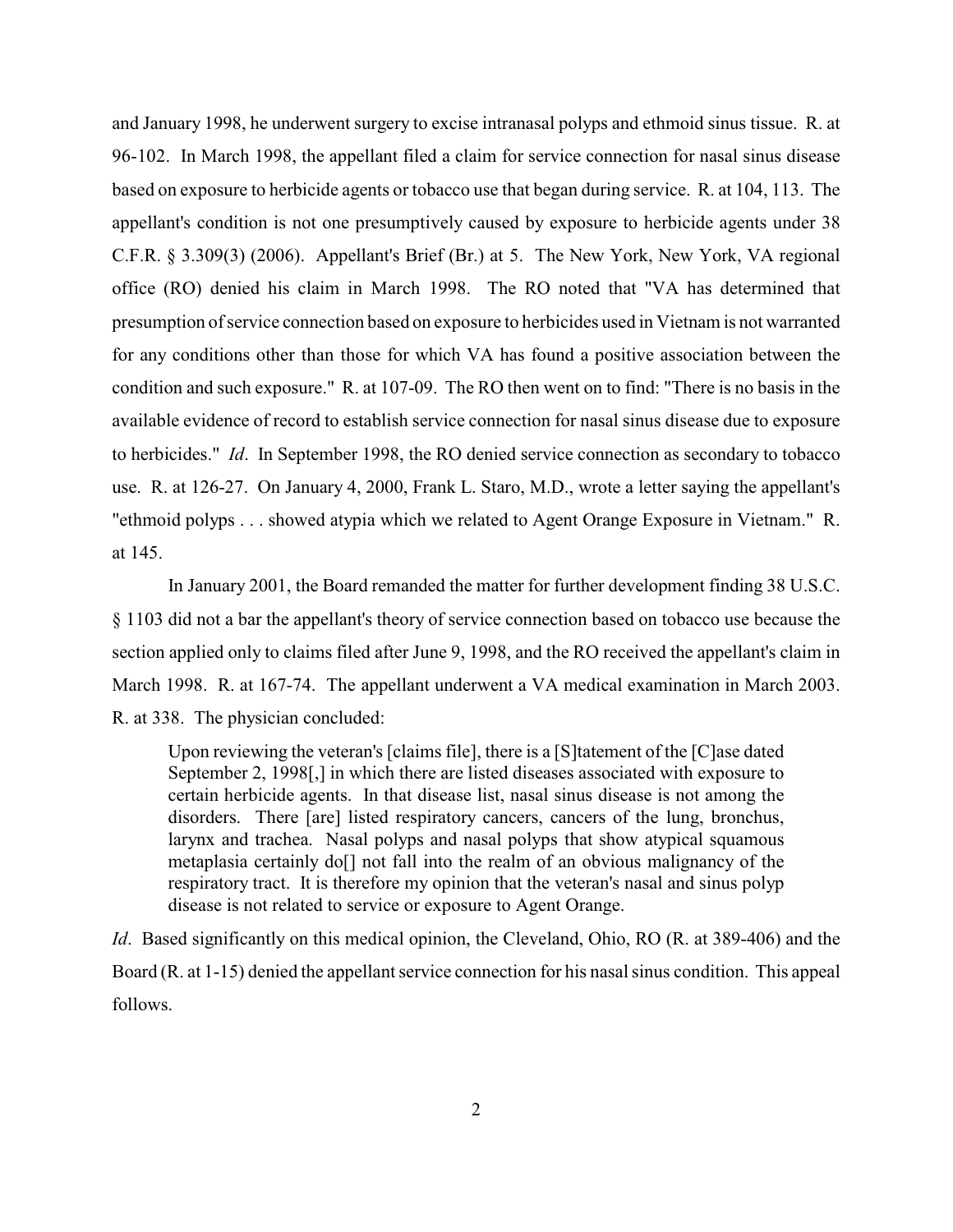## **II. ANALYSIS**

Service connection is available for disabilities caused by service:

For disability resulting from personal injury suffered or disease contracted in line of duty, or for aggravation of a preexisting injury suffered or disease contracted in line of duty, in the active military, naval, or air service, during a period of war, the United States will pay to any veteran thus disabled . . . compensation as provided in this subchapter . . . .

38 U.S.C. § 1110. Service connection can be established directly with medical evidence of a nexus between a condition and an injury or disease in service or, in some instances, can be established by a presumption that certain conditions are related to certain types of service. *Combee v. Brown*, 34 F.3d 1039, 1043-44 (Fed. Cir. 1994). For veterans who served in Vietnam, Congress directed the Secretary of Veterans Affairs (Secretary) to consider reports from the National Academy of Sciences and "all other sound medical and scientific information and analyses available to the Secretary" (38 U.S.C. § 1116(b)(2)) and prescribe regulations providing for presumptive service connection for conditions where a positive association exists between exposure to herbicide agents and the occurrence of the disease in humans (38 U.S.C. § 1116(b)(1)). Service connection is available for these conditions without a claimant's showing a nexus between service and the condition.

Whenever the Secretary determines, on the basis of sound medical and scientific evidence, that a positive association exists between (A) the exposure of humans to an herbicide agent, and (B) the occurrence of a disease in humans, the Secretary shall prescribe regulations providing that a presumption of service connection is warranted for that disease for the purposes of this section.

38 U.S.C. § 1116(b)(1). The list of conditions is found at 38 C.F.R. § 3.309(e). The Secretary has also established that "any other condition for which the Secretary has not specifically determined a presumption of service connection is warranted" is not entitled to a presumption of service connection for exposure to herbicides. 68 Fed. Reg. 27,630 (May 20, 2003).

Pursuant to 38 U.S.C. § 5103A, the Secretary's duty to assist includes "providing a medical examination or obtaining a medical opinion when such an examination or opinion is necessary to make a decision on the claim." This duty includes providing an examination that is adequate for rating purposes. *See* 38 C.F.R. § 4.2 (2006); *see also Stegall v. West*, 11 Vet.App. 268, 270-71 (1998) (remanding where a VA examination was "inadequate for evaluation purposes"). In January 2001, the Board remanded the appellant's claim for a medical opinion "whether it is at least as likely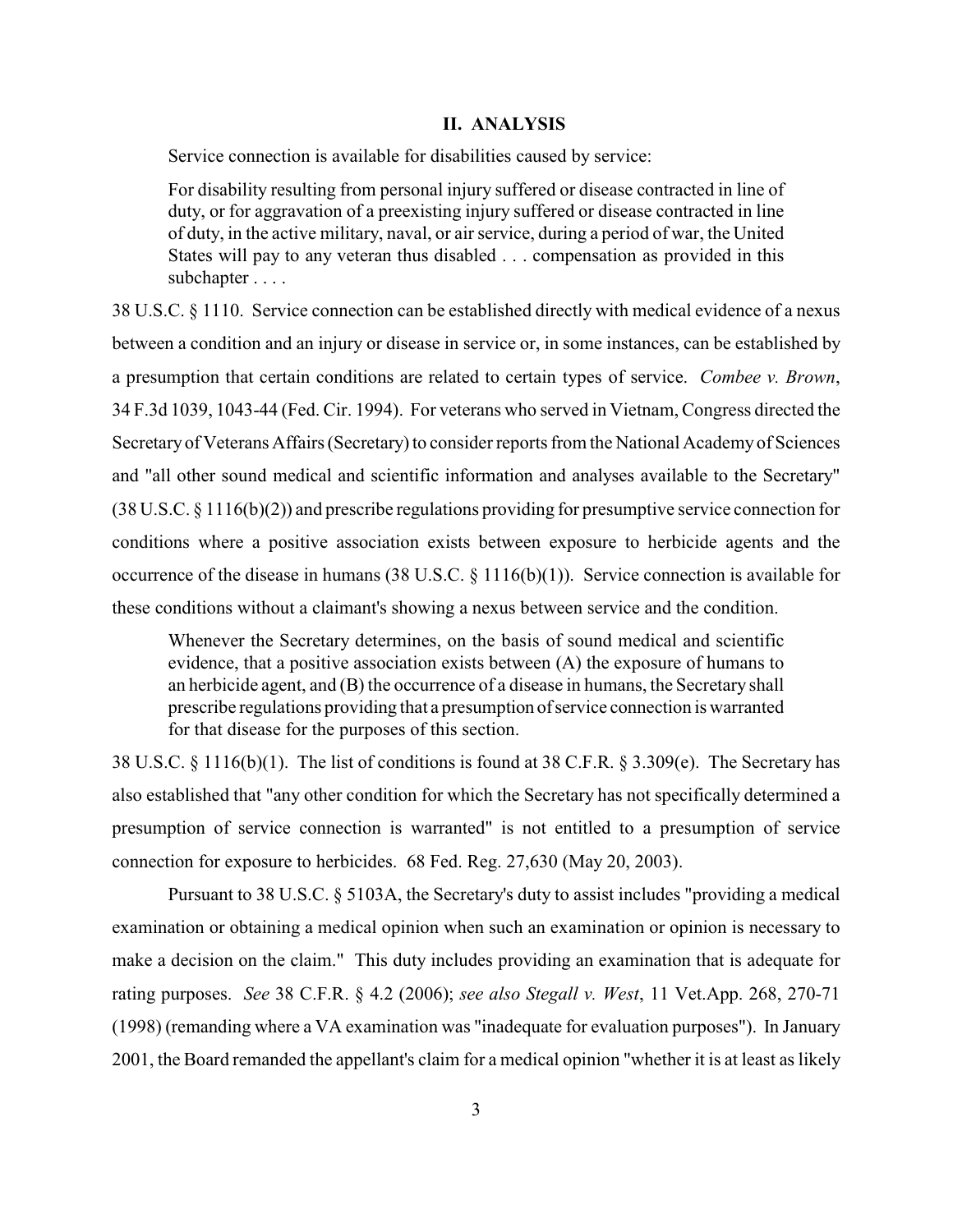as not that any nasal disability found to be present is etiologically related to the veteran's period of military service." R. at 172. VA provided the appellant a medical examination. R. at 385-87. The appellant asserts the examination is inadequate because it is based on a misunderstanding of the applicable law. Appellant's Br. at 4. "[T]he physician mistakenly assumed that, since the appellant's nasal sinus disease was not included in the list of presumptive service connected diseases, it could not be related to service." Appellant's Br. at 5. The Secretary contends the examination is adequate, asserting reading the examination as a whole shows the physician considered the usual causes of the condition, the conditions normally caused by herbicide exposure, and opined the veteran's condition was not related to herbicide exposure during service. Br. at 9. The Secretary concedes in his supplemental brief that the existence of presumptive service connection does not preclude direct service connection. Supplemental Br. at 3.

The Court agrees with the appellant that the examination report is inadequate. An opinion is adequate where it is based upon consideration of the veteran's prior medical history and examinations and also describes the disability, if any, in sufficient detail so that the Board's "'evaluation of the claimed disability will be a fully informed one.'" *Ardison v. Brown*, 6 Vet.App. 405, 407 (1994) (quoting *Green v. Derwinski*, 1 Vet.App. 121, 124 (1991)). The Secretary acknowledges that direct service connection maybe available. Supplemental Br. at 3. The existence of presumptive service connection for a condition based on exposure to Agent Orange presupposes that it is possible for medical evidence to prove such a link before the National Academy of Sciences recognizes a positive association. Indeed, section  $1116(b)(1)$  requires a "positive association" for presumptive service connection to attach. 38 U.S.C. § 1116(b)(3) (defining "positive association"). The availability of presumptive service connection for some conditions based on exposure to Agent Orange does not preclude direct service connection for other conditions based on exposure to Agent Orange. This is particularly important when there is an approximate balance of positive and negative evidence in an appellant's particular case because a claimant is entitled to the benefit of the doubt. 38 U.S.C. § 5107(b).

In this case, the medical examiner discussed presumptive service connection but did not, as directed by the January 2001 Board remand order (R. at 172), discuss whether it is as likely as not that exposure to herbicide agents, or smoking, directly caused the appellant's condition. R. at 337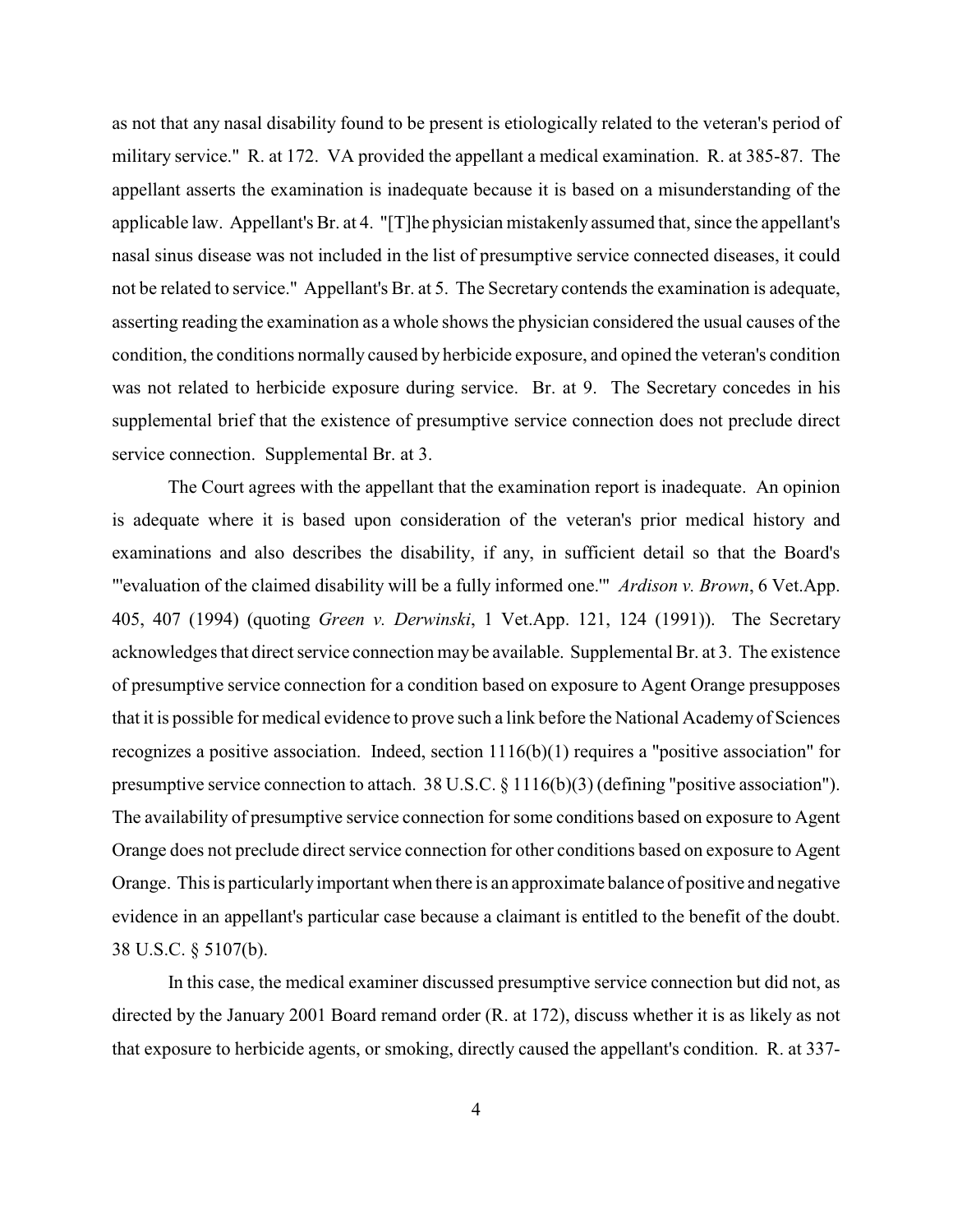39. The Secretary concedes the opinion is less than clear: "The latter statement does not **necessarily** presuppose that because the disease is not in the list, *ergo* the veteran's illness cannot be related to service, as [the a]ppellant would have this [C]ourt think." Br. at 9 (italicized emphasis in original, bold emphasis added). Whether the examiner failed to consider direct service connection, or reported in a manner that was not clear enough to be understood, the report failed in its purpose. A medical nexus opinion finding a condition is not related to service *because* the condition is not entitled to presumptive service connection, without clearly considering direct service connection, is inadequate on its face. Without a medical opinion that clearly addresses the relevant facts and medical science, the Board is left to rely on its own lay opinion, which it is forbidden from doing. *See Colvin v. Derwinski*, 1 Vet.App. 171, 175 (1991) (holding that the Board may only consider independent medical evidence and may not substitute its own medical opinion.).

Not only must the medical opinion clearly consider direct service connection, it must support its conclusion with an analysis that the Board can consider and weigh against contrary opinions. *See Tucker v. West,* 11 Vet.App. 369, 374 (1998) (vacatur and remand may be warranted where the Board has failed to provide an adequate statement of reasons or bases for its determinations). Relevant points that can be discussed in an examination report include, but are not limited to, why the examiner finds cited studies persuasive or unpersuasive, whether the veteran has other risk factors for developing the claimed condition, and whether the claimed condition has manifested itself in an unusual manner. *See Claiborne v. Nicholson*, 19 Vet.App. 181, 186 (2005) (rejecting medical opinions that did not indicate whether the physicians actually examined the veteran, did not provide the extent of any examination, and did not provide any supporting clinical data); *Guerrieri v. Brown*, 4 Vet.App. 467, 470-71 (1993) (stating that "probative value of medical[-]opinion evidence is based on the medical expert's personal examination of the patient, the physician's knowledge and skill in analyzing the data, and the medical conclusion that the physician reaches"). The disputed medical opinion has no such analysis even if it was an opinion on direct service connection. Therefore, the Court finds the medical opinion inadequate. Because the Board relied on an inadequate medical examination in support of its decision, the Court will vacate and remand the decision. *See Stegall*, 11 Vet.App. at 270-71; *Hicks v. Brown*, 8 Vet.App. 417, 422 (1995) (concluding that an inadequate medical evaluation frustrates judicial review).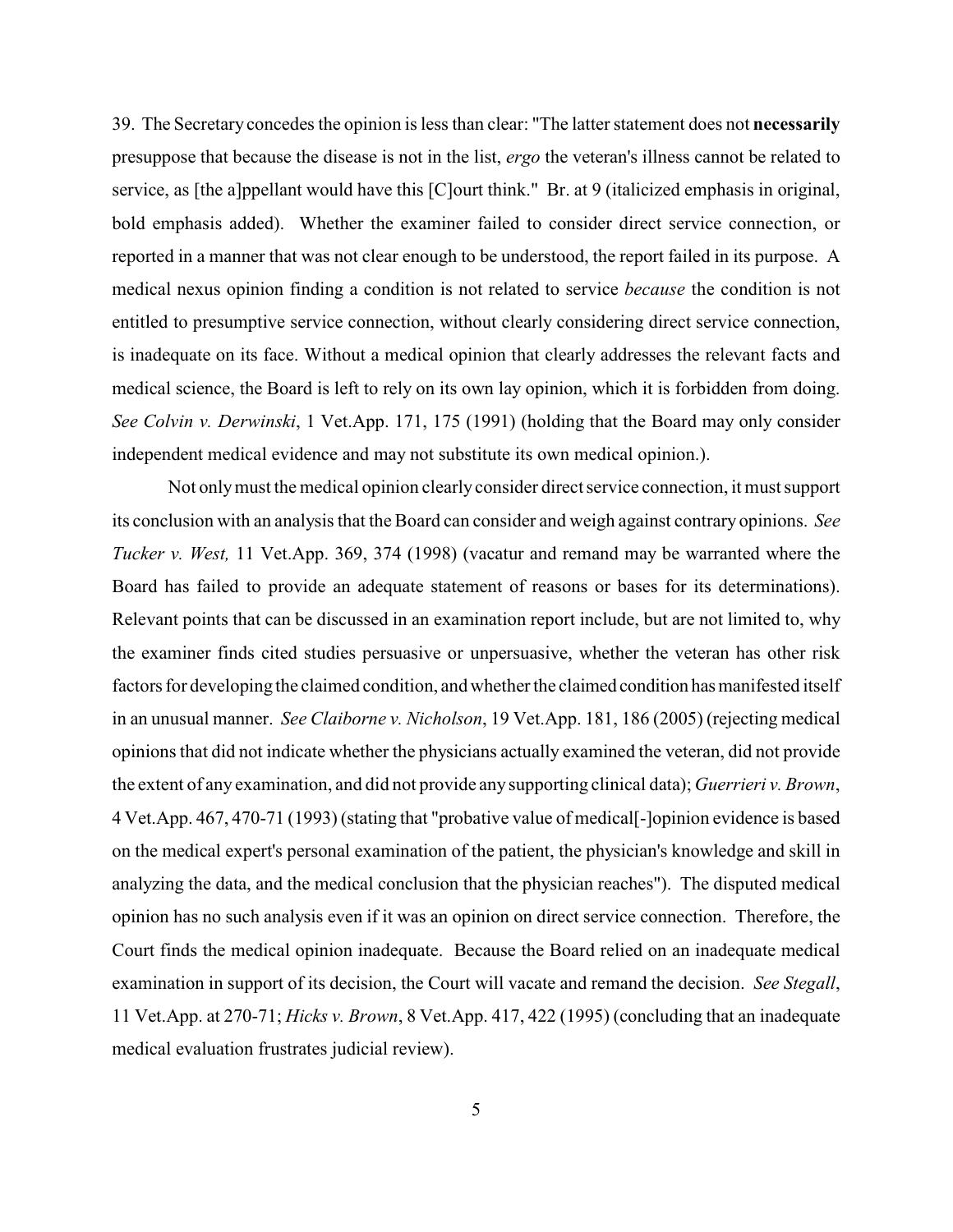Although our dissenting colleague would hold that the medical examiner adequately expressed an opinion on direct service connection through the statement "nasal and sinus polyp disease is not related to service or exposure to Agent Orange" (R. at 337-38), the medical opinion is at best a conclusion that fails to provide sufficient detail for the Board to make a fully informed evaluation of whether direct service connection is warranted. *See Ardison*, *supra*. The Board's reliance on an unsupported conclusion also hampers meaningful review by the Court. *See Gilbert v. Derwinski*, 1 Vet.App. 49, 56-57 (1990). Furthermore, the majority's opinion does not dictate how a medical opinion should be formulated. We merely provide an illustrative list of items that may be helpful for the Board to consider in making a fully informed determination of whether a medical opinion contains such sufficient information that it does not require the Board to exercise independent medical judgment. *See Colvin*, *supra*. We do not hold that this list is exclusive or that any of these items would be necessary to render a valid opinion. We hold only that a mere conclusion by a medical doctor is insufficient to allow the Board to make an informed decision as to what weight to assign to the doctor's opinion.

Given that this matter is being remanded for further adjudication, and finding none of the other allegations of error could result in greater relief, the Court will not address the appellant's assertion that he was provided inadequate notice (Br. at 5-9). *See Best v. Principi*, 15 Vet.App. 18, 20 (2001) ("A narrow decision preserves for the appellant an opportunity to argue those claimed errors before the Board at the readjudication, and, of course, before this Court in an appeal, should the Board rule against him."). On remand, the appellant is free to submit additional evidence and argument and the Board must consider any such evidence or argument submitted. *See Kay v. Principi*, 16 Vet.App. 529, 534 (2002);*Kutscherousky v. West*, 12 Vet.App. 369, 372-73 (1999) (per curiam order). The Board shall proceed expeditiously, in accordance with 38 U.S.C. § 7112 (requiring the Secretary to provide for "expeditious treatment" of claims remanded by the Court). Should the Board rule against the appellant, he may present any allegations of error to this Court in a future appeal. *See Best, supra*.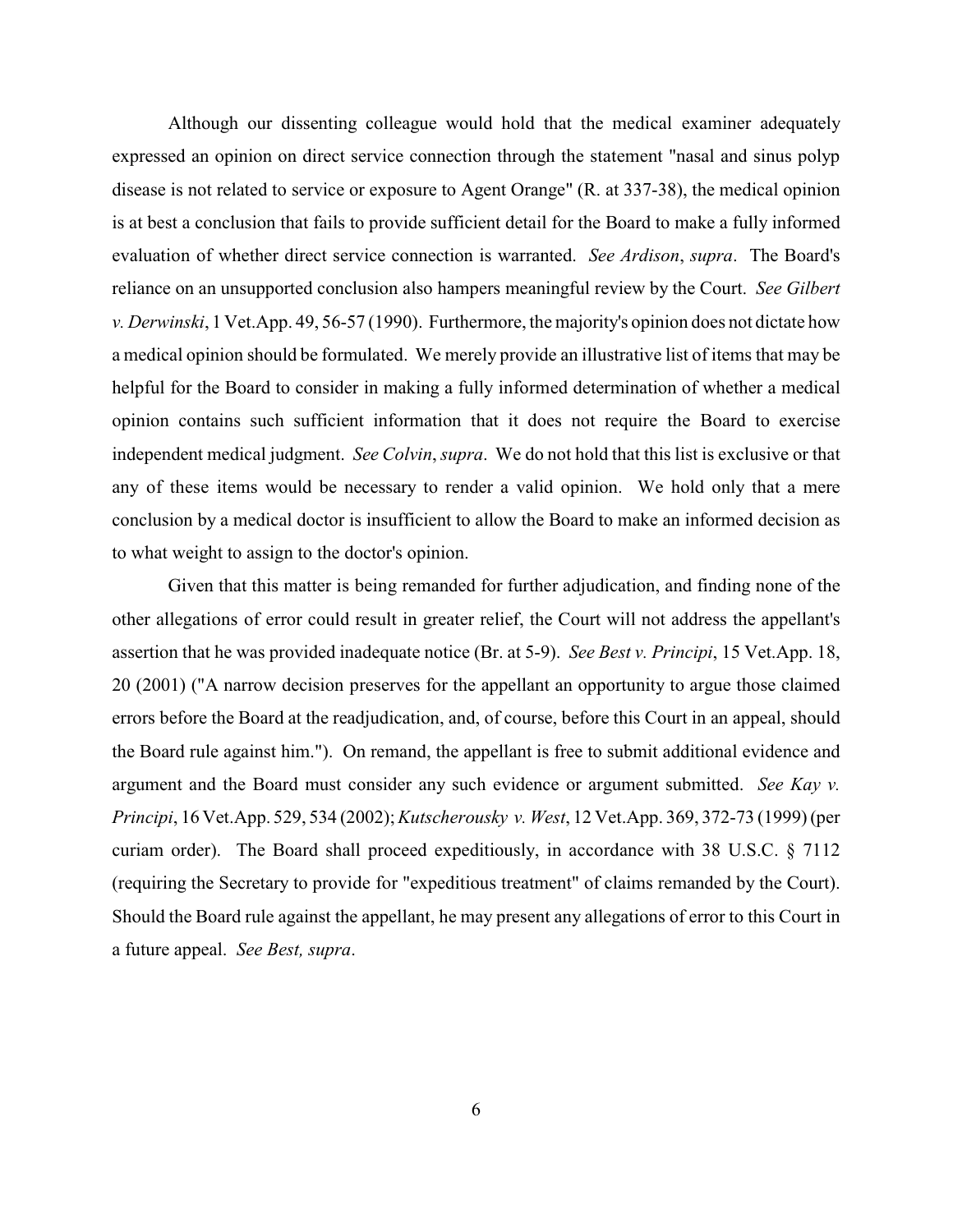## **III. CONCLUSION**

Accordingly, the Board's October 8, 2004, decision is VACATED and the matter is REMANDED to the Board for further proceedings consistent with this decision.

GREENE, *Chief Judge*, dissenting: I respectfully dissent from the majority's view that the Board's reliance on the examiner's statement to deny direct service connection was clearly erroneous.  *See* 38 U.S.C. § 7261(a)(4); *Forcier v. Nicholson*, 19 Vet.App. 414, 421 (2006) (Board's assessment of credibility and weight to be given to medical evidence is finding of fact reviewed under "clearly erroneous" standard); *Wood v. Derwinski*, 1 Vet.App. 190, 193 (1991). The March 2003 VA examiner stated that he had reviewed the claims file, examined Mr. Stefl, performed a fiberoptic endoscopic examination, and concluded that Mr. Stefl's "nasal and sinus polyp disease is not related to service *or* exposure to Agent Orange." R. at 337-38 (emphasis added). I believe the first part of this statement reflects the examiner's opinion regarding direct service connection, while the second part relates to presumptive service connection. The examiner further noted that Mr. Stefl's condition is not similar to respiratory cancers, which are presumed to be caused by herbicide agents and that his condition is usually caused by "recurring sinus infections and/or respiratory tract allergies." R. at 338. These medical findings provided the Board with a plausible basis for relying on the May 2003 VA medical examination to determine whether there was direct service connection. *See Gilbert v. Derwinski*, 1 Vet.App. 49, 52-53 (1990) (holding that when applying "clearly erroneous" standard, Board's finding supported by plausible basis may not be reversed even if Court would have weighed evidence differently). Further, the majority's attempt to dictate to the medical examiner how a medical opinion should be formulated stretches the boundaries of our review. The Court has jurisdiction to review the reasons or bases contained in decisions of the Board, not the medical analysis proffered in VA medical opinions.

The Board denied *direct service connection* after finding that Mr. Stefl had no complaints or diagnosis of nasal problems during service and because there is no medical evidence of record of a nexus between his in-service exposure to Agent Orange and his current nasal disease. R. at 10-11. Based on the Board's factual findings and the medical conclusions of the May 2003 VA examination,